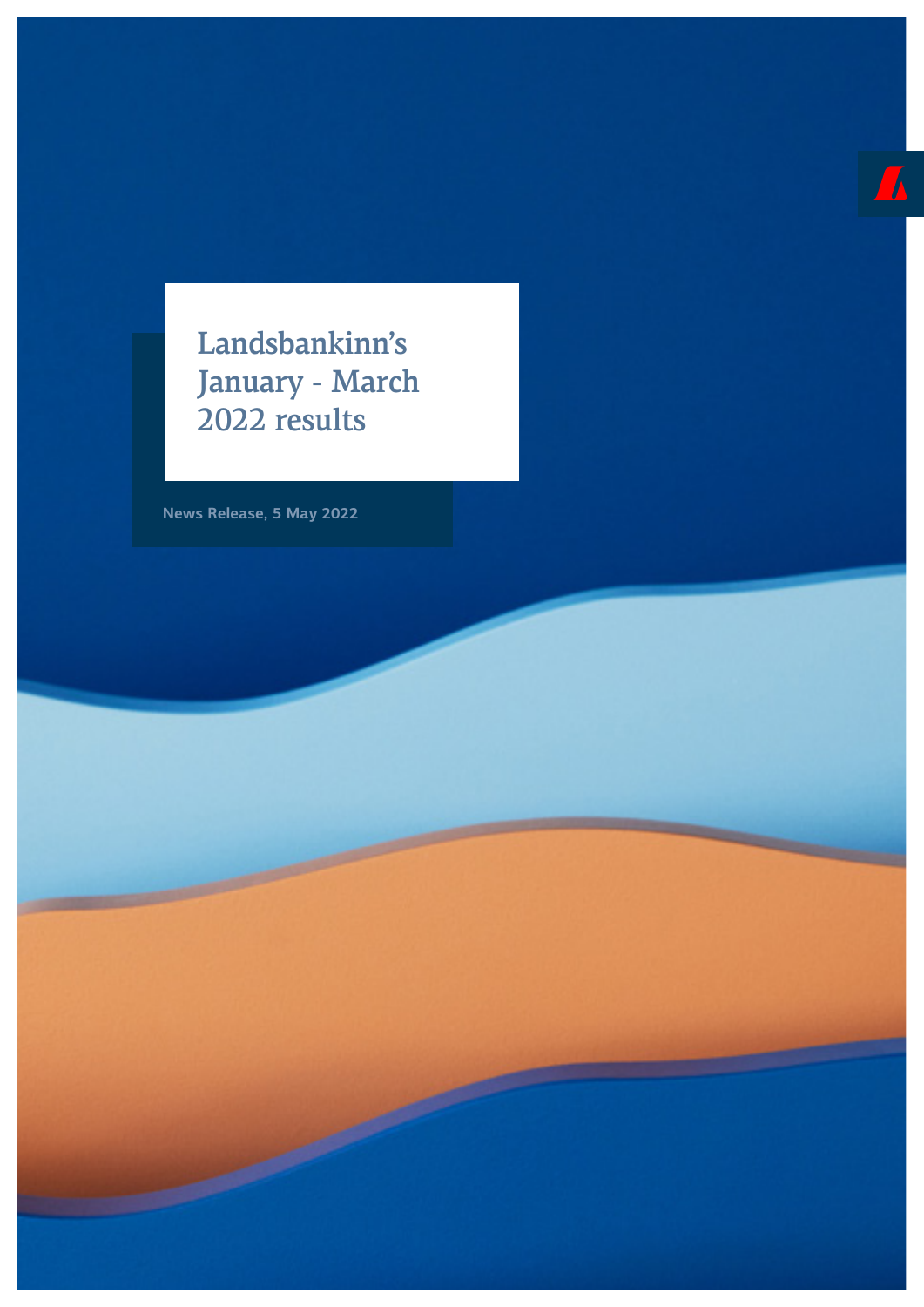# News Release, 5 May 2022 Financial results of Landsbankinn for the first three months of 2022

- Landsbankinn's net profit in the first three months of 2022 was ISK 3.2 billion.
- Return on equity (ROE) was 4.7%.
- Net fee and commission income increased by 28.5% YoY, mainly from growing activity in asset management and capital markets.
- Net interest income grew by 19%, mainly driven by a larger balance sheet and better returns on liquid assets.
- Market share in the retail market measured 39% at the end of the quarter, slightly higher than in the same quarter last year.
- The cost/income ratio was 54.9% and costs remain stable. Operating expenses as a ratio of average total assets were 1.4%.
- Growth in mortgage lending has declined while lending to corporates increased by ISK 20.7 billion, not having regard for exchange rate impact.
- Around 90% of new housing mortgages in the first quarter were non-indexed and 58% of the mortgages carry fixed rates, in most cases for a 3-year period.
- Landsbankinn became a Visa principal member, increasing operational efficiency and making it easier for the Bank to offer new services linked to payment cards, among other things.
- Mortgage papers were registered electronically for the first time in February, with Landsbankinn becoming the first Icelandic bank to offer this service.
- The transaction volume in Landsbréf's mutual funds has grown by 30% between years.

Landsbankinn's net profit during the first three months of 2022 was ISK 3.2 billion, compared with ISK 7.6 billion for the same period in 2021. Return on equity (ROE) for the period was 4.7% on an annualised basis, compared with 11.7% in the same period of 2021.

Net interest income amounted to ISK 10.3 billion, compared with ISK 8.6 billion for the same period the previous year, which is an 19% increase between periods. Landsbankinn's net fee and commission income was ISK 2.6 billion, compared with ISK 2.1 billion for the same period the previous year. Other operating income was negative by ISK 1 billion; was ISK 5.1 billion in the same period of 2021. Net credit impairment release was 0.8 billion in Q1, compared with a release of ISK 2.5 billion in the same period of 2021.

The net interest margin calculated as a ratio of average total assets was 2.4% in the first three months of 2022, compared with 2.2% in the same period the previous year.

The Bank's operating expenses in the first three months of 2022 amounted to ISK 6.7 billion, compared with ISK 6.6 billion for the same period the previous year. Salaries and related expenses were ISK 3.8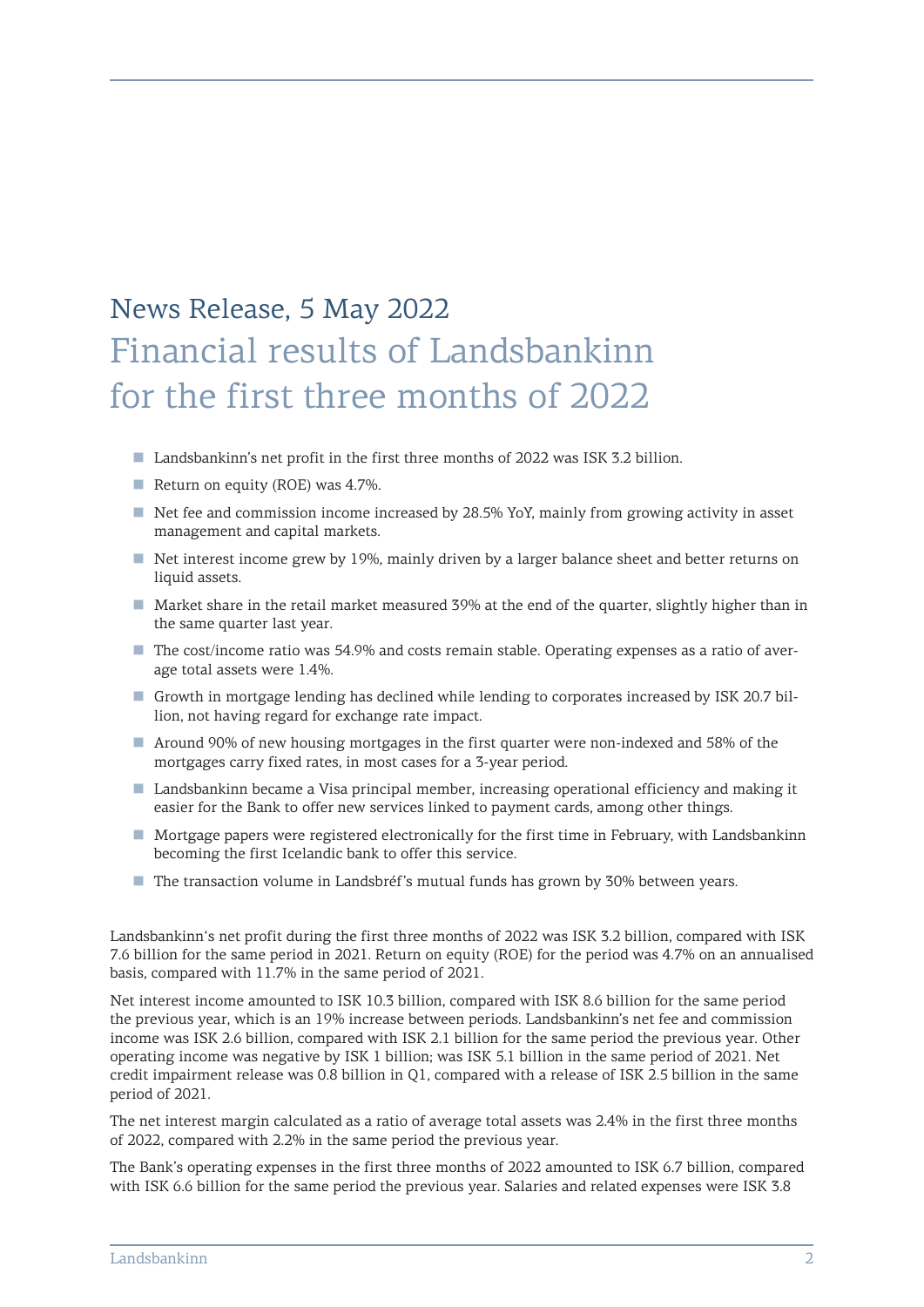billion thereof, unchanged between periods. Other operating expenses were ISK 2.9 billion, compared to ISK 2.8 billion for the same period the previous year.

The cost/income ratio for the first three months of 2022 was 54.9%, compared with 45.8% in the same period of 2021.

Landsbankinn's total assets increased by ISK 3.8 billion during the period, amounting to ISK 1.734 billion as at 31 March 2022. Loans to customers grew by ISK 29 billion during the first three months of 2022, due to increased lending both to individuals and corporates. Deposits from customers amounted to ISK 922.6 billion, compared with ISK 900.1 billion at year-end 2021, increasing by ISK 22.5 billion.

Landsbankinn's equity amounted to ISK 265.3 billion as at 31 March 2022 and the total capital ratio was 24.3%. The Bank's AGM, held on 23 March 2022, approved a motion from the Board of Directors to pay a dividend in the amount of ISK 14,409 million for the 2021 operating year and that the payment be in two instalments. The first instalment in the amount of ISK 7,323 million was paid to shareholders on 30 March 2022. The second instalment in the amount of ISK 7,086 million will be paid out on 21 September 2022. The AGM also approved the Board's motion to pay a special dividend of ISK 6,141 million and it was paid to shareholders on 28 April 2022. Dividend payments from the Bank since 2013 total ISK 166.7 billion.

Direct effects of the ongoing war in Ukraine on the Bank's risk profile are minimal and indirect effects mainly express themselves in changing market conditions that can affect the Bank's customers, increased inflation in Iceland and in the economies of Iceland's main trading partners, increased volatility in financial markets and a potential increase in cyber risk.

### **Lilja Björk Einarsdóttir, CEO of Landsbankinn:**

"These results represent a strong beginning to the year for Landsbankinn and describe a robust operation and strong market position. Net interest income grew by 19% and net fee and commission income by 28%, results that are mainly driven by an increased market share and successful asset management and capital markets activity. Landsbréf continues its good performance following excellent 2021 results. While fluctuating equity markets have a negative effect on the quarter's results, release of credit impairment contributes positively.

Good operation and strong standing allow the Bank to pay ISK 20.6 billion in dividend this year, lowering the Bank's capital ratio slightly. The Bank's liquidity and capital position remains considerably higher than regulatory requirements and is extremely robust compared to European banks. Following successful bond issuances earlier this year, the Bank's funding need is low in the near term - a positive point as we move into yet another period of uncertainty.

Increased lending to corporates leads to an ISK 37 billion growth in lending, not having regard for exchange rate impact. The Bank is strongly positioned in the housing mortgage market and maintains its lead in the construction market. We see a clear trend of households seeking to fix rates on their mortgages and understandably so, in light of the current uncertainty about developments in the interest rate environment and inflation.

We reached an important milestone in February, when we began public registration of mortgages via digital channels. We are introducing this solution by steady measures and aim to finalise implementation in May. We are proud of this achievement and pleased about how much this simplifies life for customers. We have collaborated extensively and well with the authorities to achieve electronic public registration of documents, moving mountains to get to this point. We've also launched securities trading in the app, a welcome new feature for customers who refinance with the Bank. Around 80% of transactions with equities and Landsbréf funds are now executed through the app or online banking. The highlight of the first quarter was topping the list of banks in the Icelandic Performance Satisfaction Index for the third year in a row. Landsbankinn holds a strong position in the Icelandic economy and we will continue our efforts to introduce smarter banking service and strengthen bonds with our customers.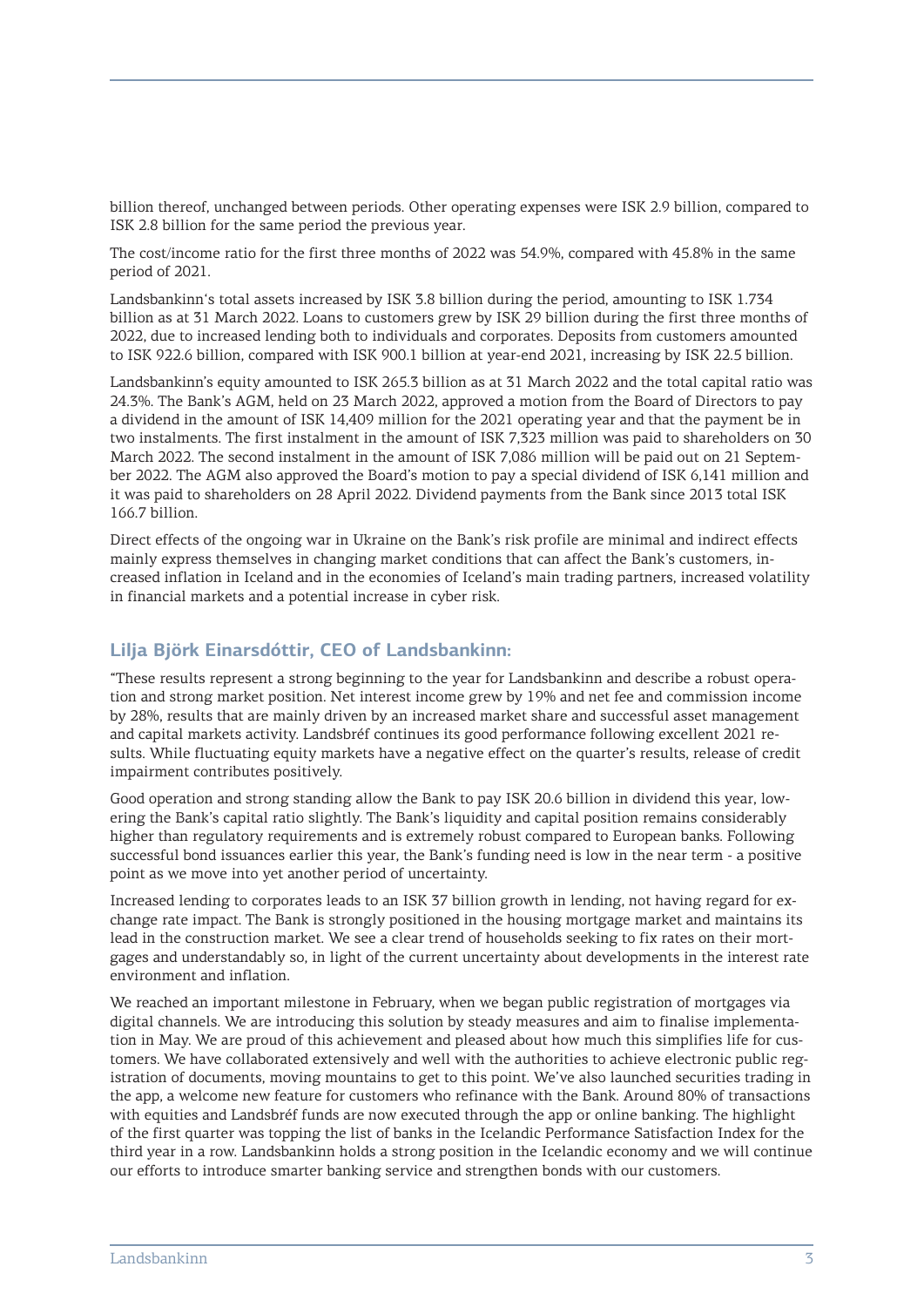We have for several years been focused on promoting sustainability and are very pleased to see high demand for the Bank's sustainable finance products. Eleven businesses and projects have now received Landsbankinn's Sustainable Financing Label, attesting to their fulfilment of the criteria set forth in the Bank's sustainable finance framework. The most effective way for banks to contribute to sustainable development is to support and promote increased sustainability of its customers - we intend to continue to lead in this field."

## **Key figures from the financial results for Q1 2022**

#### *Operations:*

- Landsbankinn's net profit in Q1 2022 amounted to ISK 3.2 billion, compared with ISK 7.6 billion in Q1 2021.
- Return on equity (ROE) was 4.7% in Q1 2022, compared with 11.7% for the same period the previous year.
- Net interest income in the quarter amounted to ISK 10.3 billion, compared with ISK 8.6 billion in Q1 of 2021.
- Net credit impairment release was ISK 0.8 billion in O1 2022, compared with a release of ISK 2.5 million in Q1 2021.
- Net fee and commission income was ISK 2.6 billion, compared with ISK 2.1 billion in Q1 2021.
- Net interest margin calculated as a ratio of total assets was 2.4% in Q1 2022, compared with 2.2% in the same period the previous year.
- Salaries and related expenses amounted to ISK 3.8 billion, unchanged between periods.
- Operating expenses less salaries and related expenses amounted to ISK 2.9 billion in Q1 2022 as compared with ISK 2.8 billion for the same period in 2021.
- The cost/income ratio in Q1 2022 was 54.9%, compared with 45.8% in the same quarter the previous year.
- Full-time equivalent positions at Landsbankinn were 791 as at 31 March 2022, down from 869 the same time the previous year.

#### *Balance Sheet:*

- Landsbankinn's equity as at the end of March 2022 amounted to ISK 265.3 billion, down by ISK 17.3 billion from year-end 2021.
- The first instalment of dividends to shareholders in the amount of ISK 7,323 million was paid to shareholders on 30 March 2022. The second instalment in the amount of ISK 7,086 million will be paid out on 21 September 2022. A special dividend of ISK 6,141 million was paid to shareholders on 28 April 2022.
- The Bank>s total capital ratio on 31 March 2022 was 24.3%, as compared with 26.6% at year-end 2021. This is significantly higher than the 18.9% minimum requirement of the Financial Supervisory Authority of the Central Bank of Iceland.
- Landsbankinn's total assets were ISK 1.734 billion at the end of March 2022.
- Loans to customers grew by ISK 29 billion in the first three months of 2022 with lending to individuals increasing by ISK 17 billion and lending to corporates increasing by ISK 13 billion.
- Deposits from customers amounted to ISK 923 billion at the end of March 2022, compared with ISK 900 billion at the end of 2021.
- »■ The Bank closely monitors and manages its liquidity risk, overall, and in both FX and ISK. The Bank›s liquidity coverage ratio (LCR) was 142% at the end of March 2022, compared with 179% at year-end 2021.
- Loans in arrears (>90 days) by corporates and individuals were 0.2% of lending at the end of Q1. Temporary Covid-19 relief measures and payment moratoria likely lead to lower numbers.